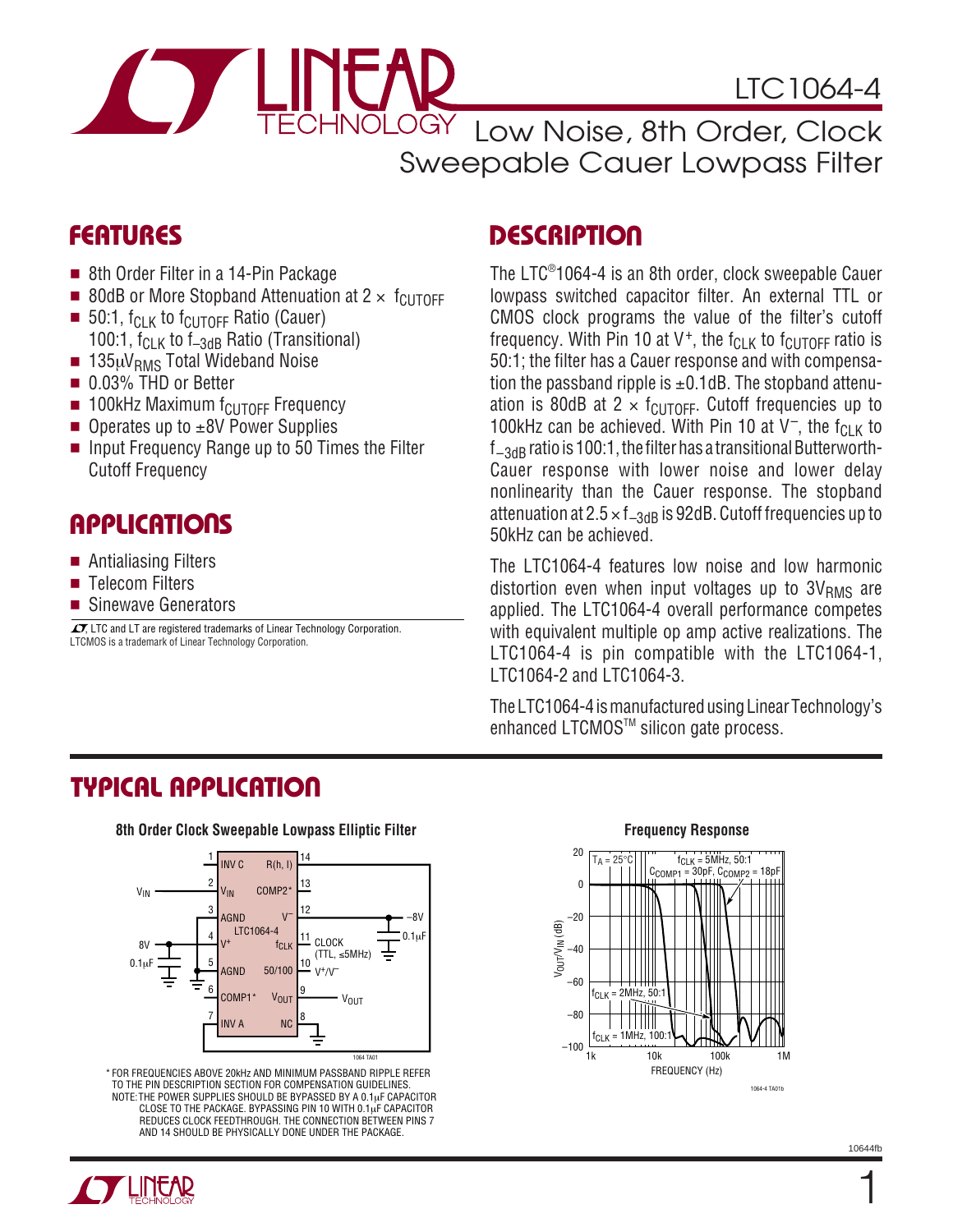#### **(Note 1) ABSOLUTE MAXIMUM RATINGS**

Total Supply Voltage (V+ to V–)............................ 16.5V Input Voltage at Any Pin ......  $V^- - 0.3V \le V_{\text{IN}} \le V^+ + 0.3V$ Power Dissipation.............................................. 400mW Storage Temperature Range ................. –65°C to 150°C

| Lead Temperature (Soldering, 10 sec) 300°C |  |
|--------------------------------------------|--|
| <b>Operating Temperature Range</b>         |  |
| LTC1064-4M (OBSOLETE)  -55°C to 125°C      |  |
|                                            |  |
|                                            |  |

# **PACKAGE/ORDER INFORMATION**



Consult LTC Marketing for parts specified with wider operating temperature ranges.

# **ELECTRICAL CHARACTERISTICS** The  $\bullet$  denotes the specifications which apply over the full operating

temperature range, otherwise specifications are at  $T_A = 25^\circ \text{C}$ .  $V_S = \pm 7.5V$ , 50:1,  $f_{CLK} = 1$ MHz,  $f_C = 20$ kHz, R1 = 10k, TTL clock input **level unless otherwise specified.**

| <b>PARAMETER</b>                                                                       | <b>CONDITIONS</b>                                                                                         | MIN                  | <b>TYP</b>             | <b>MAX</b>                      | <b>UNITS</b>                                      |
|----------------------------------------------------------------------------------------|-----------------------------------------------------------------------------------------------------------|----------------------|------------------------|---------------------------------|---------------------------------------------------|
| Passband Gain<br>Gain TempCo<br>Passband Edge Frequency, f <sub>C</sub>                | Referenced to OdB, 1Hz to 0.05f <sub>CUTOFF</sub>                                                         | $-0.5$               | 0.0002<br>$20 \pm 1\%$ | 0.1                             | dB<br>$dB$ <sup><math>\circ</math></sup> C<br>kHz |
| Gain at $f_C$<br>-3dB Frequency                                                        | Referenced to Passband Gain, $f_C = 20kHz$<br>50:1 (Cauer Response)<br>100:1 (Transitional Response)      | $-0.4$               | 21.5<br>10             | 0.7                             | dB<br>kHz<br>kHz                                  |
| Passband Ripple (Note 2)<br><b>Stopband Attenuation</b><br><b>Stopband Attenuation</b> | $0.1f_C$ to $0.95f_C$ Referenced to Passband Gain<br>At $1.7f_{\text{CUTOFF}}$<br>At 2f <sub>CUTOFF</sub> | $-0.15$<br>$-56$     | $-60$<br>$-80$         | 0.6                             | dB<br>dB<br>dB                                    |
| Input Frequency Range                                                                  | 50:1, Pin 10 at V <sup>+</sup><br>100:1, Pin 10 at V <sup>-1</sup>                                        | 0<br>0               |                        | f <sub>CLK</sub><br>$f_{CLK}/2$ | kHz<br>kHz                                        |
| Output Voltage Swing and<br>Operating Input Voltage Range                              | $V_S = \pm 2.37V$<br>$V_S = \pm 5V$<br>$V_S = \pm 7.5V$                                                   | ±1.1<br>±3.1<br>±5.0 |                        |                                 | V<br>V<br>V                                       |
| <b>Total Harmonic Distortion</b>                                                       | $V_S = \pm 5V$ , Input = 1 $V_{RMS}$ at 1kHz<br>$V_S = \pm 7.5V$ , Input = 3V <sub>RMS</sub> at 1kHz      |                      | 0.015<br>0.03          |                                 | $\frac{0}{0}$<br>$\frac{0}{0}$                    |
| <b>Wideband Noise</b>                                                                  | $V_S = \pm 5V$ , Input = GND 1Hz to 999kHz<br>$V_S = \pm 7.5V$ , Input = GND 1Hz to 999kHz                |                      | 120<br>135             |                                 | µV <sub>RMS</sub><br>µV <sub>RMS</sub>            |

10644fb

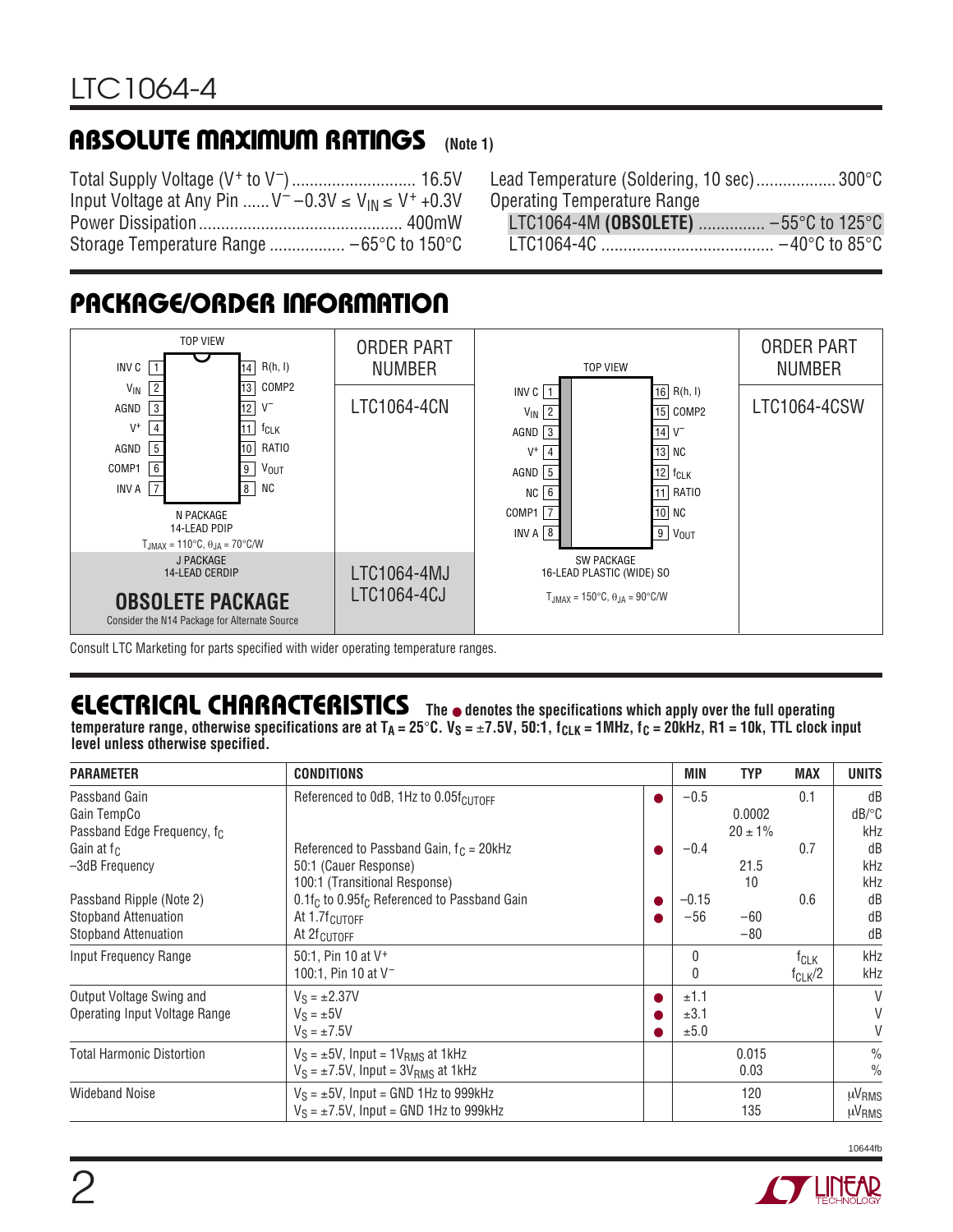### **ELECTRICAL CHARACTERISTICS**

**The** ● **denotes the specifications which apply over the full operating** temperature range, otherwise specifications are at T<sub>A</sub> = 25°C. V<sub>S</sub> = ±7.5V, 50:1, f<sub>CLK</sub> = 1MHz, f<sub>C</sub> = 20kHz, R1 = 10k, TTL clock input **level unless otherwise specified.**

| <b>PARAMETER</b>                            | <b>CONDITIONS</b>                                                                                                    |           | MIN   | <b>TYP</b>              | <b>MAX</b>                 | <b>UNITS</b>                   |
|---------------------------------------------|----------------------------------------------------------------------------------------------------------------------|-----------|-------|-------------------------|----------------------------|--------------------------------|
| Output DC Offset<br>Output DC Offset TempCo | $V_S = \pm 7.5V$<br>$V_S = \pm 5V$<br>$V_S = \pm 7.5V$                                                               |           |       | ±50<br>$-100$<br>$-200$ | ±160                       | mV<br>$\mu$ V/°C<br>$\mu$ V/°C |
| Input Impedance                             |                                                                                                                      |           | 9     | 13                      |                            | $k\Omega$                      |
| Output Impedance                            | $f_{\text{OUT}} = 10$ kHz                                                                                            |           |       | $\overline{2}$          |                            | Ω                              |
| <b>Output Short-Circuit Current</b>         | Source/Sink                                                                                                          |           |       | 3/1                     |                            | mA                             |
| Clock Feedthrough                           | $Input = GND$                                                                                                        |           |       | 200                     |                            | µV <sub>RMS</sub>              |
| Maximum Clock Frequency                     | $V_S = \pm 7.5V$ , 50% Duty Cycle (Note 3)                                                                           |           |       |                         | 5                          | <b>MHz</b>                     |
| Power Supply Current                        | $V_S = \pm 2.37V$ , $f_{C-K} = 1$ MHz<br>$V_S = \pm 5V$ , $f_{C1 K} = 1 MHz$<br>$V_S = \pm 7.5V$ , $f_{CJK} = 1 MHz$ | $\bullet$ |       | 11<br>14<br>17          | 22<br>23<br>26<br>28<br>32 | mA<br>mA<br>mA<br>mA<br>mA     |
| Power Supply Voltage Range                  |                                                                                                                      |           | ±2.37 |                         | ±8                         | V                              |

**Note 1:** Absolute Maximum Ratings are those values beyond which the life of a device may be impaired.

**Note 2:** For tighter passband ripple specifications please consult with LTC's marketing.

**Note 3:** Not tested, guaranteed by design.

1064-4 G02

 $V_S = \pm 7.5V$  $T_A = 25^{\circ}C$  $f_C = 20$ kHz  $f_{CLK} = 1$ MHz, 50:1

# **TYPICAL PERFORMANCE CHARACTERISTICS**



### **Passband Group Delay**

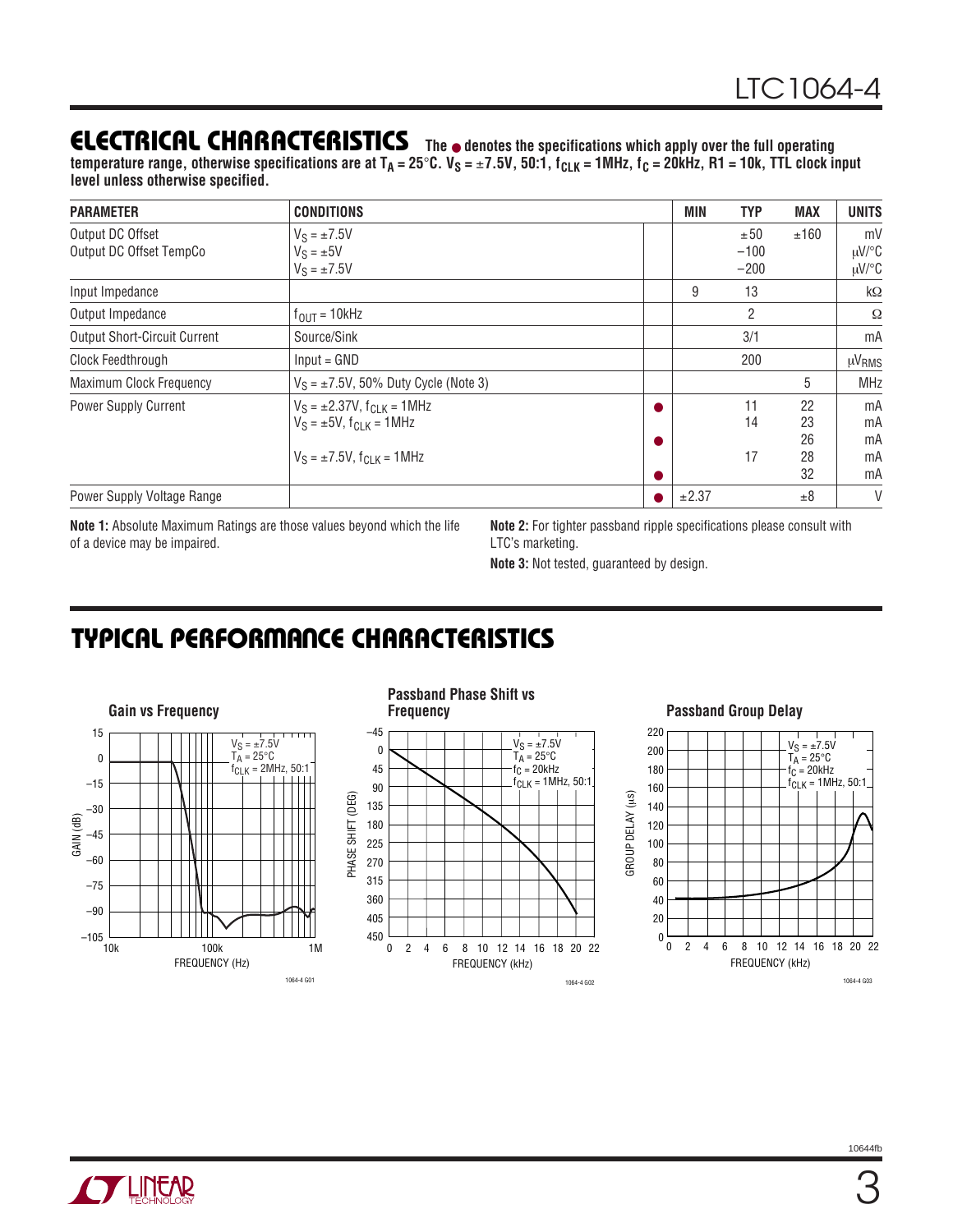# **TYPICAL PERFORMANCE CHARACTERISTICS**



Table 1. Wideband Noise ( $\mu$ V<sub>RMS</sub>). Input Grounded, f<sub>CLK</sub> = 1MHz

|                |                                       | $V_S = \pm 2.37V$                 | $V_S = \pm 5V$                         | $V_S = \pm 7.5V$                  |
|----------------|---------------------------------------|-----------------------------------|----------------------------------------|-----------------------------------|
| Pin 10 to      | f <sub>CLK</sub> /f <sub>cutoff</sub> | <b>Noise</b><br>µV <sub>RMS</sub> | <b>Noise</b><br>$\mu$ V <sub>RMS</sub> | <b>Noise</b><br>µV <sub>RMS</sub> |
| V <sup>+</sup> | 50:1                                  | 120                               | 135                                    | 145                               |
| $V^-$          | 100:1                                 | 100                               | 120                                    | 130                               |

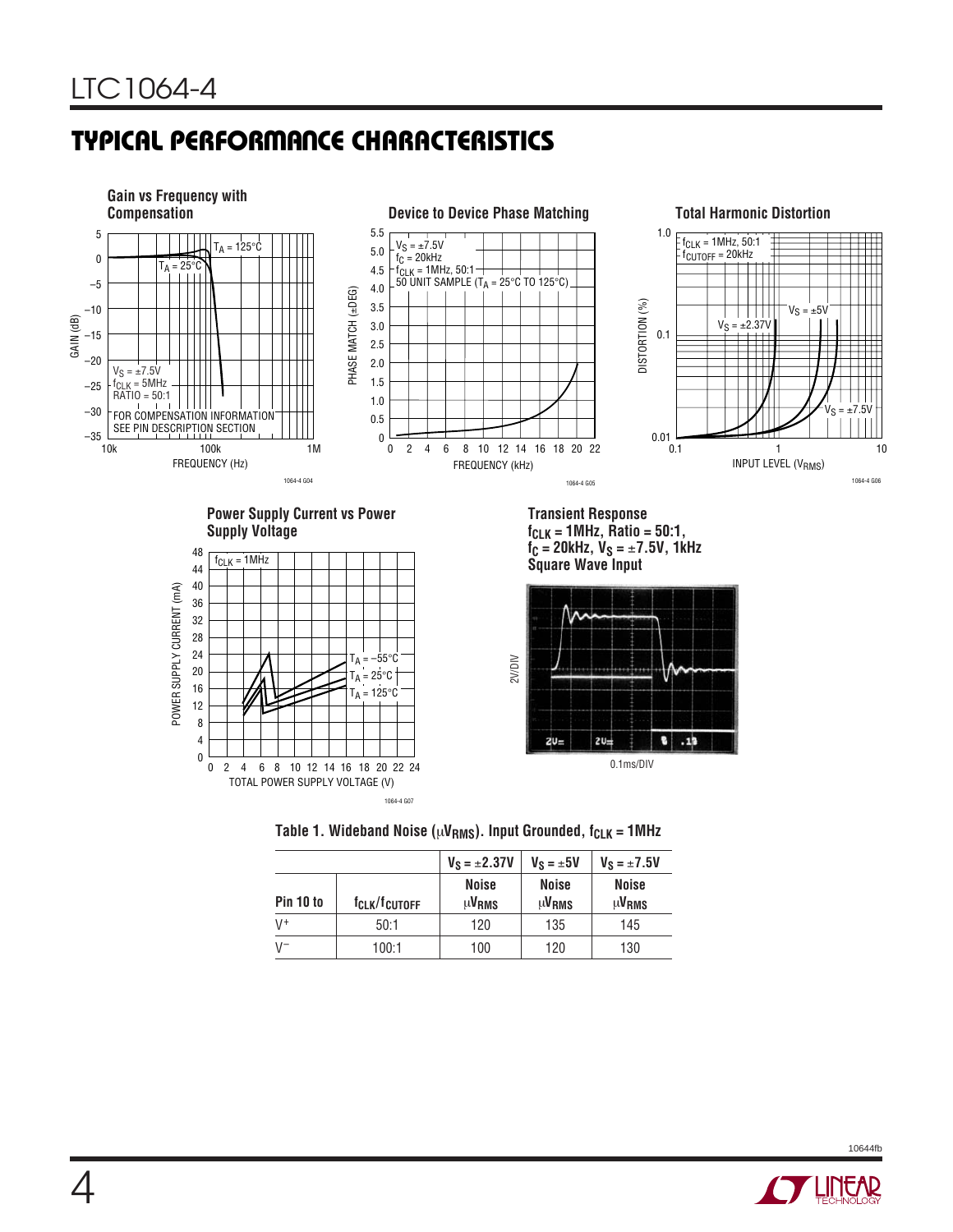### **TYPICAL PERFORMANCE CHARACTERISTICS**

| <b>FREQUENCY(kHz)</b> | GAIN (dB) | <b>PHASE (deg)</b> |
|-----------------------|-----------|--------------------|
| 0.200                 | $-0.075$  | $-59.990$          |
| 0.400                 | $-0.050$  | $-122.400$         |
| 0.600                 | 0.020     | 169.300            |
| 0.800                 | 0.060     | 88.500             |
| 1.000                 | 0.090     | $-26.100$          |
| 1.200                 | $-15.640$ | $-175.100$         |
| 1.400                 | $-34.700$ | 126.500            |
| 1.600                 | $-51.700$ | 87.600             |
| 1.800                 | $-68,600$ | 38.400             |
| 2.000                 | $-84.110$ | $-47.860$          |

**Table 2. Gain/Phase, Pin 10 at V+, Typical Response fCUTOFF = 1kHz, VS =** ±**5V, TA = 25**°**C, fCLK = 50kHz, Ratio = 50:1**

| Table 3. Gain/Delay, Pin 10 at V <sup>+</sup> , Typical Response                                                 |  |
|------------------------------------------------------------------------------------------------------------------|--|
| $f_{\text{CUTOFF}} = 1$ kHz, V <sub>S</sub> = ±5V, T <sub>A</sub> = 25°C, f <sub>CLK</sub> = 50kHz, Ratio = 50:1 |  |

| FREQUENCY(kHz) | GAIN (dB) | <b>DELAY</b> (ms) |
|----------------|-----------|-------------------|
| 0.200          | $-0.074$  | 0.844             |
| 0.300          | $-0.070$  | 0.867             |
| 0.400          | $-0.050$  | 0.899             |
| 0.500          | $-0.020$  | 0.949             |
| 0.600          | 0.020     | 1.021             |
| 0.700          | 0.050     | 1.122             |
| 0.800          | 0.060     | 1.275             |
| 0.900          | 0.120     | 1.592             |
| 1.000          | 0.090     | 2.160             |
| 1.100          | $-5.020$  | 2.070             |
| 1.200          | $-15.650$ | 1.288             |

**Table 4. Gain/Phase, Pin 10 at V–, Typical Response f –3dB = 1kHz, VS =** ±**5V, TA = 25**°**C, fCLK = 100kHz, Ratio = 100:1**

| <b>FREQUENCY(kHz)</b> | GAIN (dB) | <b>PHASE (deg)</b> |
|-----------------------|-----------|--------------------|
| 0.200                 | $-0.179$  | $-60.090$          |
| 0.400                 | $-0.440$  | $-122.000$         |
| 0.600                 | $-0.810$  | 170.800            |
| 0.800                 | $-1.480$  | 91.900             |
| 1.000                 | $-3.500$  | $-16.300$          |
| 1.200                 | $-17.720$ | $-140.500$         |
| 1.400                 | $-35.700$ | 164.800            |
| 1.600                 | $-52.700$ | 135.000            |
| 1.800                 | $-71.900$ | 114.000            |
| 2.000                 | $-96.160$ | $-49.670$          |

### **Table 5. Gain/Delay, Pin 10 at V–, Typical Response f –3dB = 1kHz, VS =** ±**5V, TA = 25**°**C, fCLK = 100kHz, Ratio = 100:1**

| FREQUENCY(kHz) | GAIN (dB) | <b>DELAY</b> (ms) |
|----------------|-----------|-------------------|
| 0.200          | $-0.174$  | 0.842             |
| 0.300          | $-0.300$  | 0.861             |
| 0.400          | $-0.440$  | 0.888             |
| 0.500          | $-0.610$  | 0.933             |
| 0.600          | $-0.810$  | 0.999             |
| 0.700          | $-1.090$  | 1.095             |
| 0.800          | $-1.480$  | 1.242             |
| 0.900          | $-2.080$  | 1.503             |
| 1.000          | $-3.500$  | 1.832             |
| 1.100          | $-8.720$  | 1.724             |
| 1.200          | $-17.720$ | 1.183             |

#### **Table 6. Gain/Phase, Pin 10 at GND VS =** ±**5V, TA = 25**°**C**

| FREQUENCY(kHz) | GAIN (dB) | <b>PHASE</b> (deg) |
|----------------|-----------|--------------------|
| 0.200          | $-0.383$  | $-47.140$          |
| 0.400          | $-1.000$  | $-92.000$          |
| 0.600          | $-1.300$  | $-134.300$         |
| 0.800          | $-0.280$  | $-178.800$         |
| 1.000          | 2.670     | 109.200            |
| 1.200          | $-3.500$  | 6.000              |
| 1.400k         | $-12.510$ | $-47.400$          |
| 1.600          | $-20.000$ | $-88.800$          |
| 1.800          | $-27.300$ | $-127.800$         |
| 2.000          | $-35,000$ | $-164.200$         |



10644fb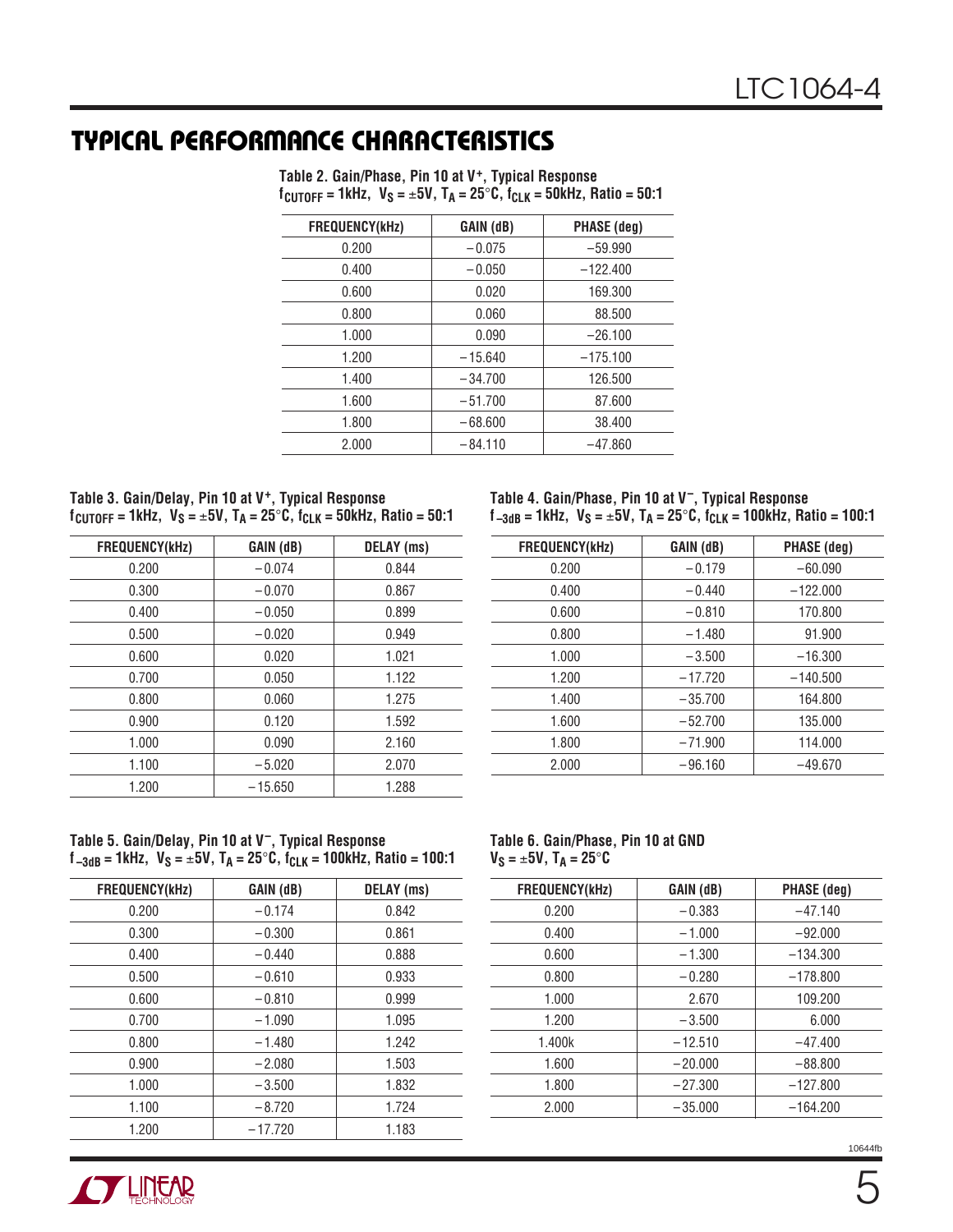# **TYPICAL PERFORMANCE CHARACTERISTICS**

**Table 7. Gain/Phase for Figure 6.** Typical Response, Pin 10 at V<sup>+</sup>, f<sub>CUTOFF</sub> = 40kHz,  $V_S = \pm 7.5V$ ,  $f_{CLK} = 2MHz$ , Ratio = 50.1

**Table 8. Gain/Phase for Figure 7.** Typical Response, Pin 10 at V<sup>+</sup>, f<sub>CUTOFF</sub> = 100kHz, **VS =** ±**7.5V, TA = 25**°**C, fCLK = 5MHz, Ratio = 50:1**

| <b>FREQUENCY (kHz)</b> | GAIN (dB) | PHASE (deg) |
|------------------------|-----------|-------------|
| 10.000                 | $-0.094$  | $-75.900$   |
| 12.000                 | $-0.100$  | $-91.400$   |
| 14.000                 | $-0.090$  | $-107.200$  |
| 16.000                 | $-0.080$  | $-123.300$  |
| 18.000                 | $-0.060$  | $-139.600$  |
| 20.000                 | $-0.040$  | $-156.500$  |
| 22.000                 | $-0.020$  | $-173.800$  |
| 24.000                 | 0.000     | 168.200     |
| 26.000                 | 0.020     | 149.400     |
| 28.000                 | 0.030     | 130.000     |
| 30.000                 | 0.020     | 109.400     |
| 32.000                 | 0.010     | 87.700      |
| 34.000                 | $-0.020$  | 64.600      |
| 36.000                 | $-0.030$  | 39.500      |
| 38.000                 | $-0.010$  | 11.400      |
| 40.000                 | $-0.070$  | $-22.000$   |
| 42.000                 | $-0.920$  | $-64.100$   |
| 44.000                 | $-4.000$  | $-110.100$  |
| 46.000                 | $-8.970$  | $-147.000$  |
| 48.000                 | $-14.320$ | $-173.500$  |
| 50.000                 | $-19.460$ | 166.800     |

| <b>FREQUENCY (kHz)</b> | GAIN (dB) | PHASE (deg) |
|------------------------|-----------|-------------|
| 10.000                 | $-0.096$  | $-32.390$   |
| 20.000                 | $-0.100$  | $-64.900$   |
| 30.000                 | $-0.080$  | $-98.100$   |
| 40.000                 | $-0.040$  | $-132.300$  |
| 50.000                 | 0.020     | $-168.200$  |
| 60.000                 | 0.070     | 153.600     |
| 70.000                 | 0.040     | 112.100     |
| 80.000                 | $-0.120$  | 66.400      |
| 90.000                 | $-0.460$  | 14.600      |
| 100.000                | $-1.310$  | $-49.300$   |
| 110.000                | $-5.640$  | $-129.000$  |
| 120.000                | $-14.530$ | 167.800     |
| 130.000                | $-23.800$ | 126.700     |
| 140.000                | $-32.600$ | 96.200      |
| 150.000                | $-41.000$ | 71.300      |
| 160.000                | $-49.200$ | 49.200      |
| 170.000                | $-57.500$ | 29.000      |
| 180.000                | $-66.500$ | 9.800       |
| 190.000                | $-77.770$ | $-2.320$    |
| 200.000                | $-92.050$ | 76.740      |

#### **Table 9. Gain/Phase for Figure 7.** Typical Response, Pin 10 at V<sup>+</sup> f<sub>CUTOFF</sub> = 100kHz, **VS =** ±**7.5V, TA = 125**°**C, fCLK = 5MHz, Ratio = 50:1**

| <b>FREQUENCY (kHz)</b> | GAIN (dB) | PHASE (deg) | <b>FREQUENCY (kHz)</b> | GAIN (dB) | <b>PHASE (deg)</b> |
|------------------------|-----------|-------------|------------------------|-----------|--------------------|
| 10.000                 | $-0.071$  | $-33.800$   | 110.000                | $-7.420$  | 172.100            |
| 20,000                 | $-0.040$  | $-67.800$   | 120.000                | $-18.240$ | 119.400            |
| 30.000                 | 0.050     | $-102.500$  | 130.000                | $-28.000$ | 83.300             |
| 40.000                 | 0.190     | $-138.300$  | 140.000                | $-37.000$ | 54.000             |
| 50.000                 | 0.410     | $-176.100$  | 150.000                | $-45.700$ | $-27.600$          |
| 60.000                 | 0.670     | 143.100     | 160.000                | $-54.300$ | 2.100              |
| 70.000                 | 0.920     | 98.400      | 170.000                | $-63.300$ | $-24.900$          |
| 80.000                 | 1.150     | 48.200      | 180.000                | $-73.610$ | $-60.210$          |
| 90.000                 | 1.530     | $-10.900$   | 190.000                | $-85.300$ | $-138.990$         |
| 100.000                | 1.110     | $-96.500$   | 200.000                | $-83.390$ | 129.580            |
|                        |           |             |                        |           |                    |



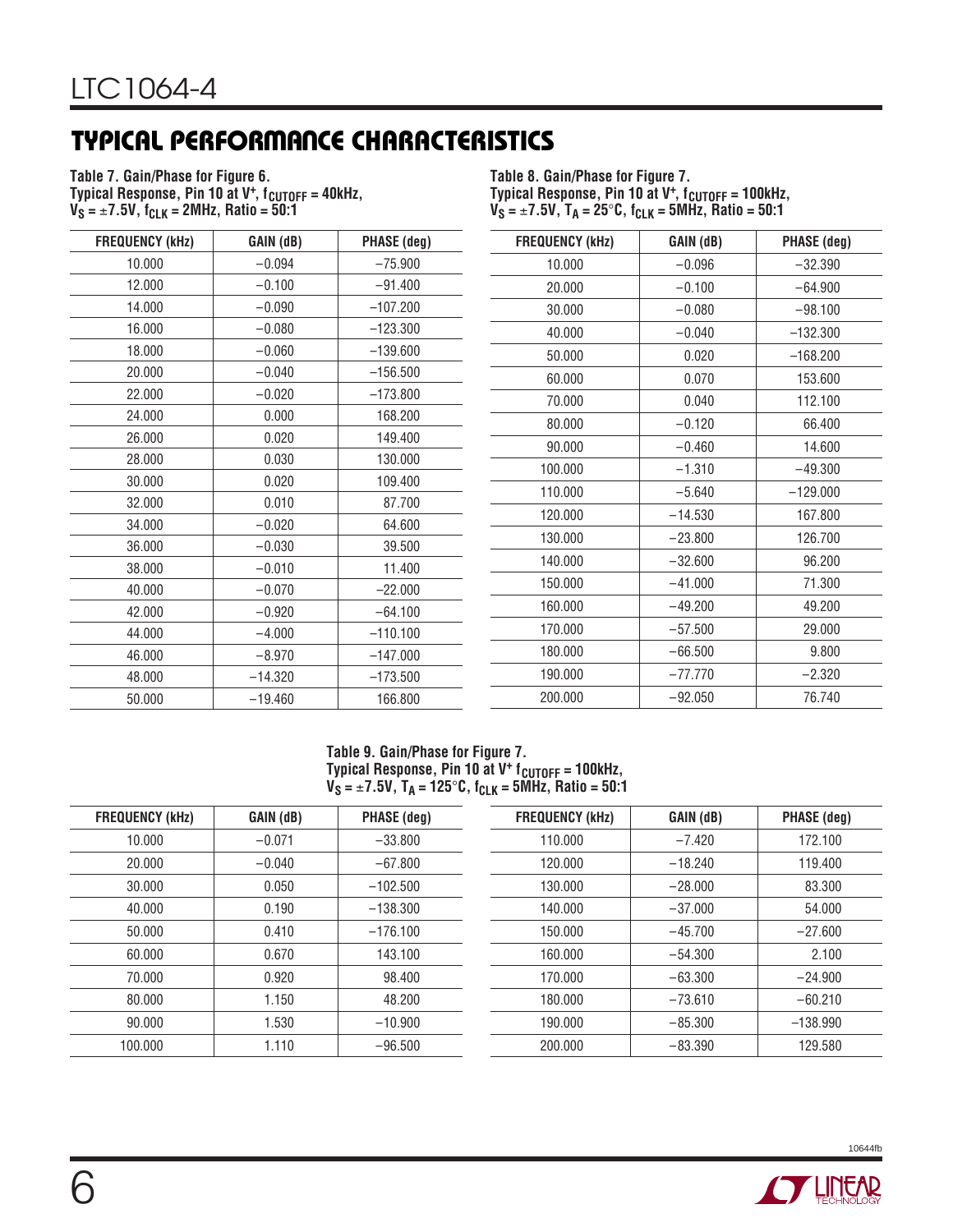### **U U U PI FU CTIO S (Pin Numbers Refer to the 14-Pin Package)**

**INV C, COMP1, INV A, COMP2 (Pins 1, 6, 7 and 13):** To obtain a Cauer response with minimum passband ripple and cutoff frequencies above 20kHz, compensating components are required. Figure 6 uses  $\pm$  7.5V power supplies and compensation components to achieve up to 40kHz sweepable cutoff frequencies and  $\pm 0.1$ dB passband ripple. Table 7 lists the typical amplitude response of Figure 6. Figure 7 illustrates the compensation scheme required to obtain a 100kHz cutoff frequency; Graph 4 and Tables 8 and 9 list the typical response of Figure 7 for 25°C and 125°C ambient temperature. As shown the ripple increases at high temperatures but still a  $\pm$ 0.25dB figure can be obtained for ambient temperatures below 70°C.

**VIN, VOUT (Pins 2, 9):**The input Pin 2 is connected to a 12k resistor tied to the inverting input of an op amp. Pin 2 is protected against static discharge. The device's output, Pin 9, is the output of an op amp which can typically source/sink 3mA/1mA. Although the internal op amps are unity gain stable, driving long coax cables is not recommended.

When testing the device for noise and distortion, the output, Pin 9, should be buffered (Figure 4). The op amp power supply wire (or trace) should be connected directly to the power source. To eliminate any output clock feedthrough, Pin 9 should be buffered with a simple R, C lowpass filter (Figure 5). The cutoff frequency of the output filter should be  $f_{Cl K}/3$ .

**AGND (Pins 3, 5):** For dual supply operation these pins should be connected to a ground plane. For single supply operation both pins should be tied to one half supply (Figure 2).

**V+, V– (Pins 4, 12):** Should be bypassed with a 0.1µF capacitor to an adequate analog ground. Low noise, nonswitching power supplies are recommended. To avoid latchup when the power supplies exhibit high turn-on transients, a 1N5817 Schottky diode should be added from the  $V^+$  and  $V^-$  pins to ground (Figures 1 and 2).

**INV A, R(h, I) (Pins 7, 14):** A very short connection between Pin 7 and Pin 14 is recommended. This connection should be preferably done under the IC package. In a breadboard, use a one inch, or less, shielded coaxial cable; the shield should be grounded. In a PC board, use a one inch trace or less; surround the trace by a ground plane.

**NC (Pin 8 ):** Pin 8 is not internally connected, it should be preferably grounded.

**50/100 Ratio (Pin 10):** For an  $f_{\text{Cl K}}/f_{\text{C}}$  ratio of 50:1, Pin 10 should be tied to  $V^+$ . For an  $f_{CLK}/f_{-3dB}$  ratio of 100:1, Pin 10 should be tied to V–. When Pin 10 is at midsupplies (i.e. ground), the filter response is neither Cauer nor transitional. Table 6 illustrates this response. Bypassing Pin 10 with a  $0.1\mu$ F capacitor reduces the already small clock feedthrough.



7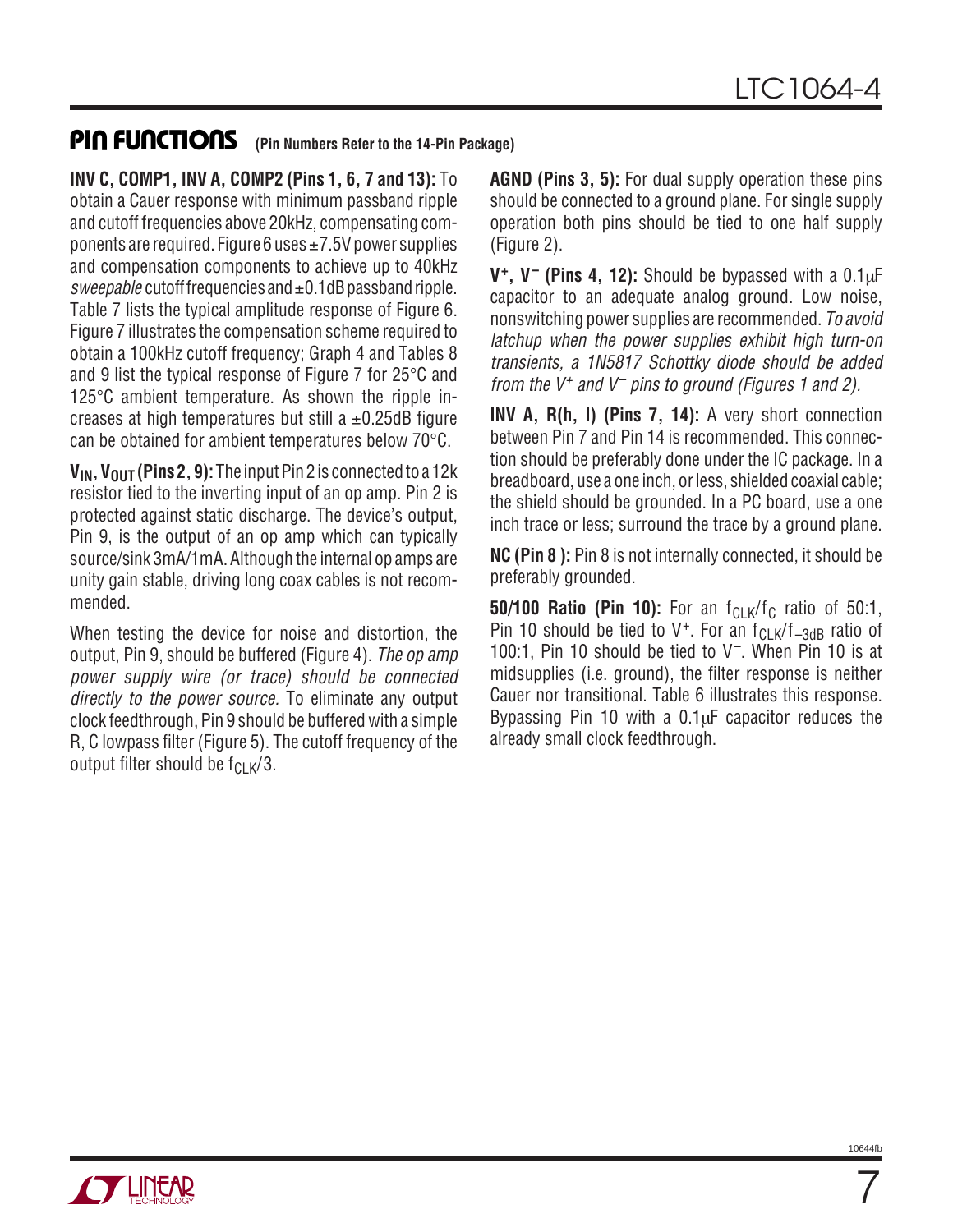## **TYPICAL APPLICATIONS**



**Figure 1. Using Schottky Diodes to Protect the IC from Power Supply Spikes**



**Figure 2. Single Supply Operation. If Fast Power Up or Down Transients are Expected, Use a 1N5817 Schottky Diode Between Pin 4 and Pin 5.**



**Figure 3. Level Shifting the Input T2L Clock for Single Supply Operation** ≥**6V.**



**Figure 4. Buffering the Filter Output. The Buffer Op Amp Should Not Share the LTC1064-4 Power Lines.**



**Figure 5. Adding an Output Buffer-Filter to Eliminate Any Clock Feedthrough. Passband Error of Output Buffer is** ±**0.1dB to 50kHz, –3dB at 94kHz.**



10644fb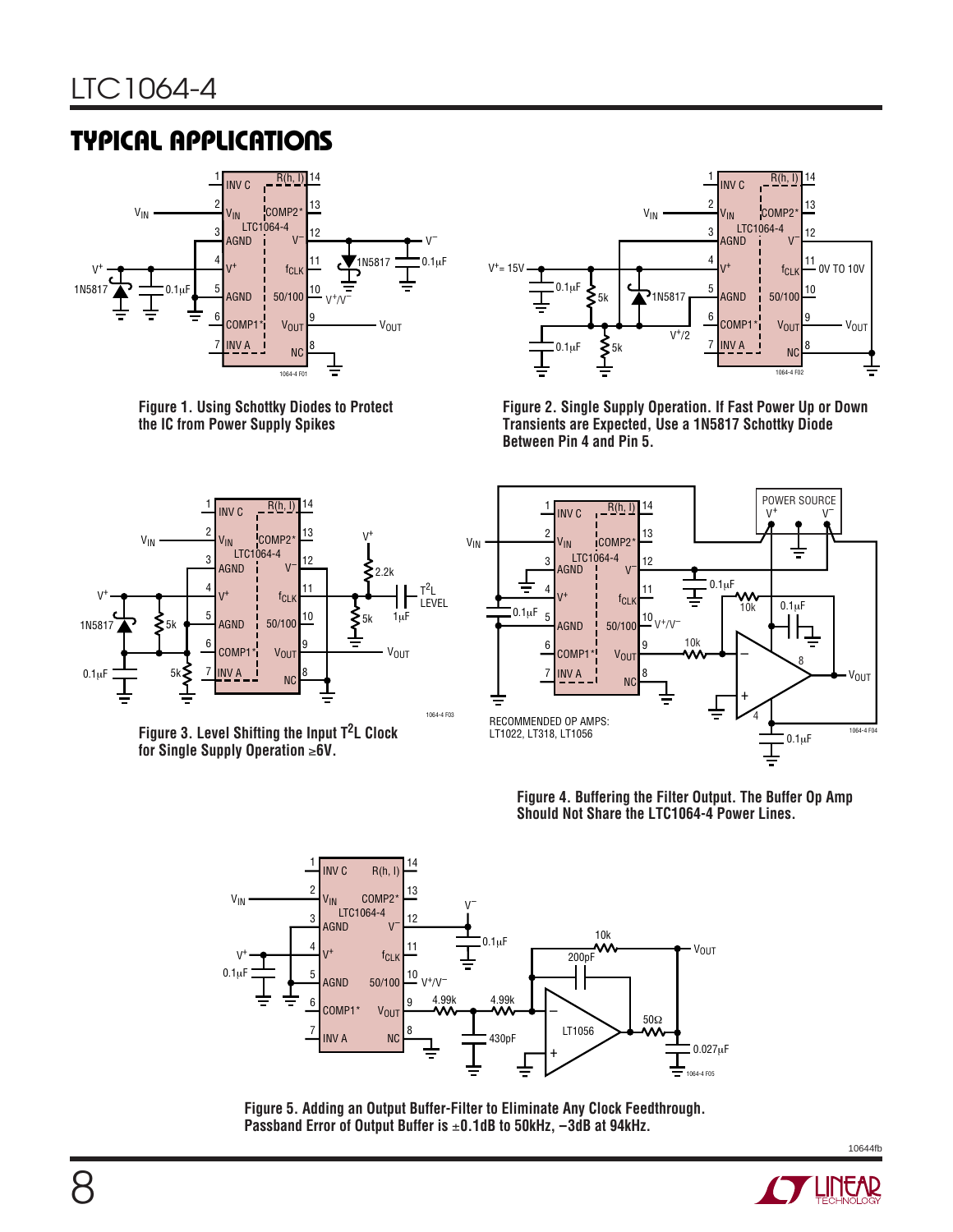### **U PACKAGE DESCRIPTIO**



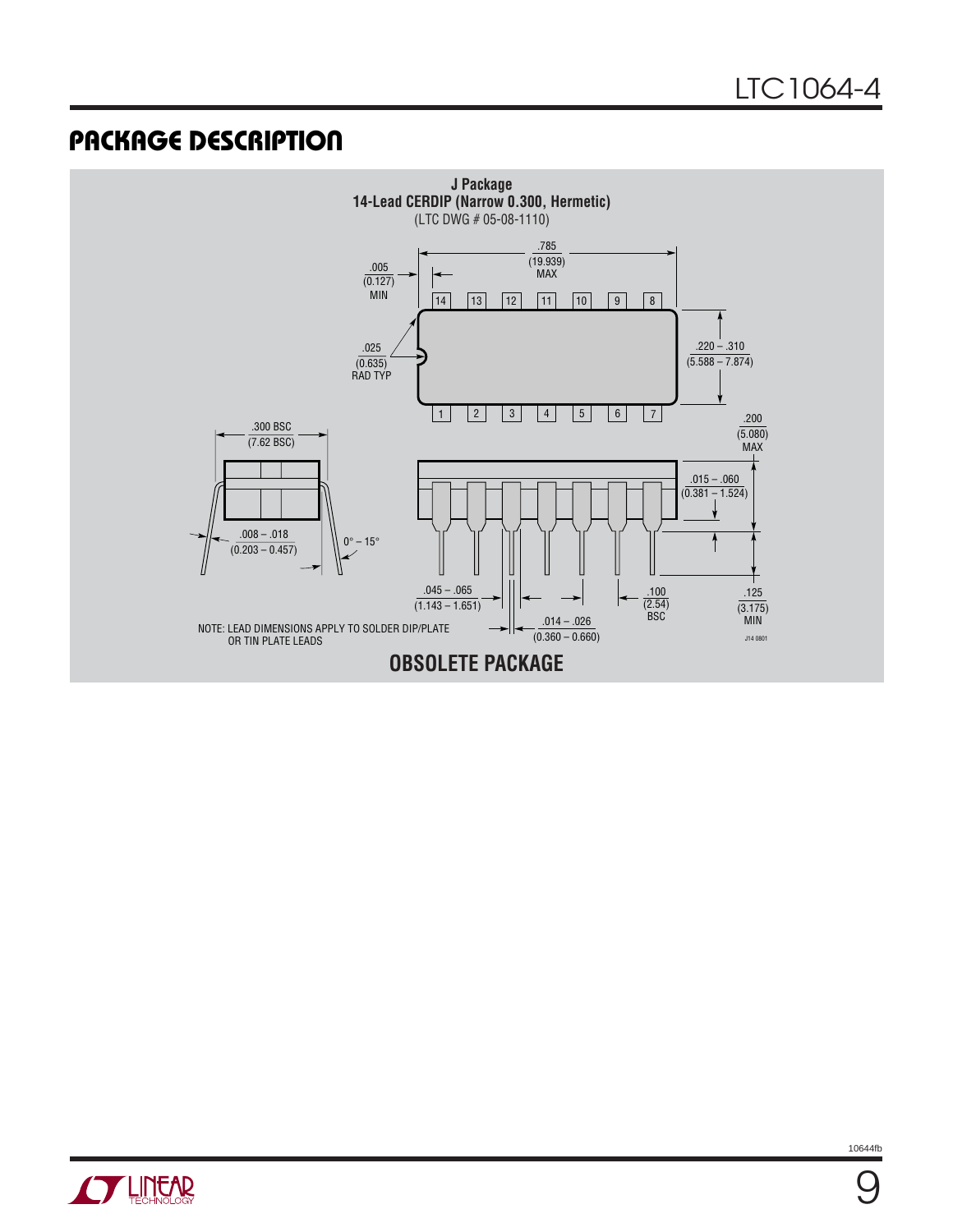### **U PACKAGE DESCRIPTIO**



**N Package**

\*THESE DIMENSIONS DO NOT INCLUDE MOLD FLASH OR PROTRUSIONS. MOLD FLASH OR PROTRUSIONS SHALL NOT EXCEED .010 INCH (0.254mm)

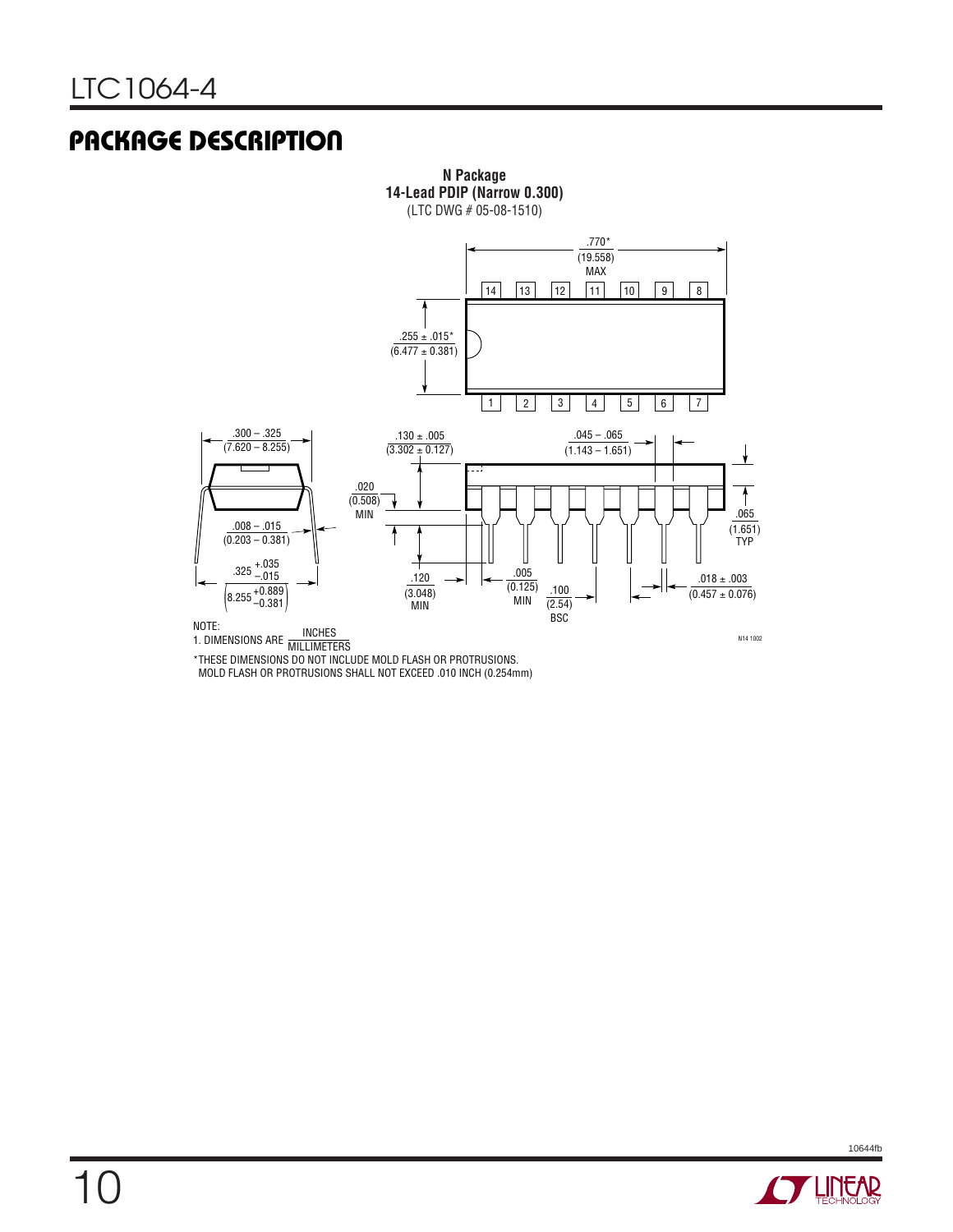### **U PACKAGE DESCRIPTIO**



**SW Package 16-Lead Plastic Small Outline (Wide .300 Inch)** (Reference LTC DWG # 05-08-1620)

2. DRAWING NOT TO SCALE

3. PIN 1 IDENT, NOTCH ON TOP AND CAVITIES ON THE BOTTOM OF PACKAGES ARE THE MANUFACTURING OPTIONS.

THE PART MAY BE SUPPLIED WITH OR WITHOUT ANY OF THE OPTIONS

4. THESE DIMENSIONS DO NOT INCLUDE MOLD FLASH OR PROTRUSIONS.

MOLD FLASH OR PROTRUSIONS SHALL NOT EXCEED .006" (0.15mm)



11